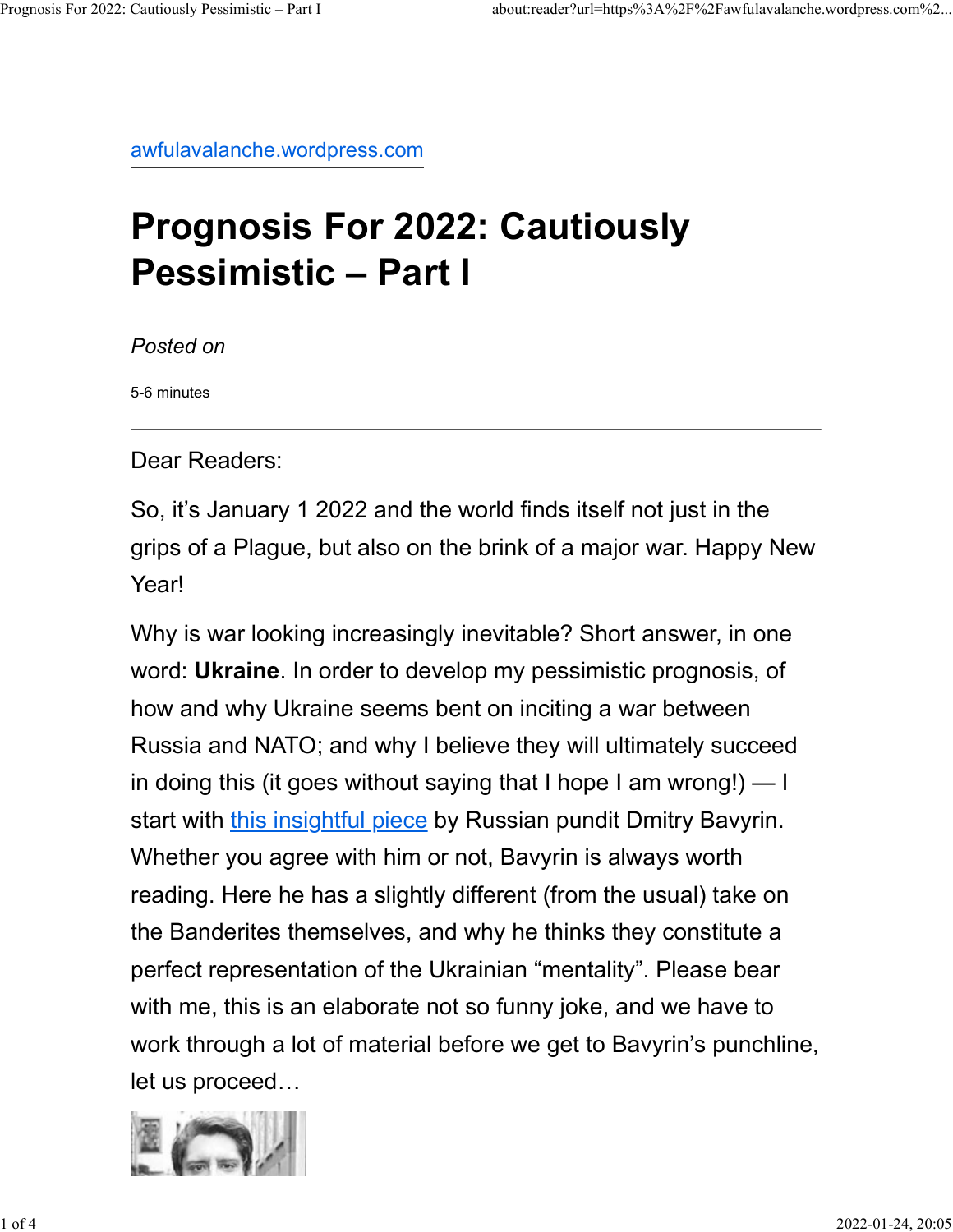

Journalist Dmitry Bavyrin

Bavyrin: In 2022 the Ukrainian government plans to celebrate with great pomp, the 80th Anniversary of the founding of UPA (Russian spelling  $Y \Pi A - U k$ rainian Insurgent Army), the military wing of the political party called OUN (Russian spelling ОУН – Organization of Ukrainian Nationalists). Soviet propaganda used to describe the UPA in one-dimensional fashion as "collaborators with Hitler's army", which they were indeed; but there is a lot more complexity to it, than just that. There is even some truth to Ukrainian Nationalists claims that the UPA "also fought against the Germans" as well as against the Soviets; in that the UPA did actually emerge as an underground formation within the Nazi-occupied Ukraine. And it is also true that both Stepan Bandera and his deputy Yaroslav Stetsko spent some time cooling their heels in the German concentration camp Sachsenhausen, moreover Bandera's younger brother Vasil, one of the leaders of the OUN, died in a different German concentration camp, Auschwitz to be precise. All of this is factual.

yalensis: But I think Bavyrin is missing one little point here. Other historians think that the Germans arrested Bandera, not because of his political aspirations for Ukrainian independence, but rather for simply thievery. Readers can refer to this piece which I posted back in 2019. The paragraph in question reading: At a certain point, the Germans arrested Bandera when they caught him with sticky fingers taking money intended for the state treasury. Shukhevich was not affected by this development, and continued to serve the Germans as an officer. To this day you will hear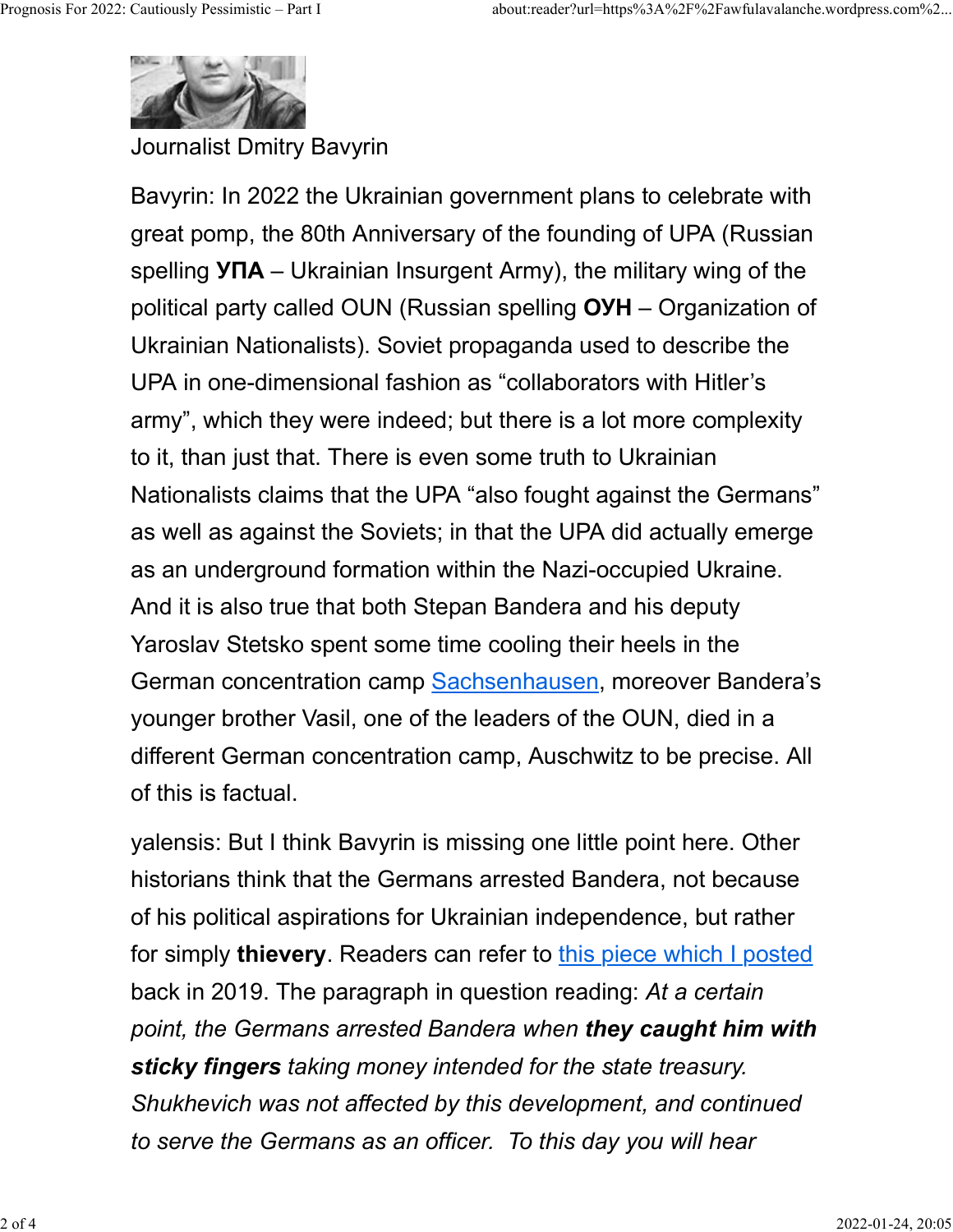Ukrainian Nationalists point to Bandera's arrest as proof that "he fought against the Nazis as well as against the Soviets". That old Dual Totalitarianisms gag! Too funny for words. That's a minor point, though. We will concede that Bandera, like all the Ukrainian nationalists, had his own agenda, which was not always 100% aligned with that of the Hitlerites. Prognosis For 2022: Cautiously Pessimistic – Part I about:reader?url=https%3A%2F%2Fawfulavalanche.wordpress.com%2...<br>Ukrainian Nationalists point to Bandera's arrest as proof that "he<br>fought against the Nazis as well as ag

> Back to Bavyrin: Starting in October of 1941 the Hitlerite occupation forces arrested, on a mass scale, members of the OUN. The Germans were convinced that these Ukrainian Nationalists were preparing a rebellion… and they were not wrong! At their October conference, and even more so at their "Emergency Conference" convened in February of the following year, the OUN-ites enjoyed a lively discussion about organizing an uprising against the Germans. Some members even proposed forming an alliance with the Red Army, and then bargaining with the Reds for Ukrainian independence.



Members of Polska Armia Krajowa

This same strategy, by the way, was employed by the Polska Armia Krajowa (Polish Krajowa Army), which was led from abroad (by the government in exile). The Polish goal was to gain (or regain) parts of Western Ukraine and Western Belorussia, which had been taken away from them in 1939 and absorbed into the USSR.

This strategy (of trying to maneuver between Nazis and Soviets)